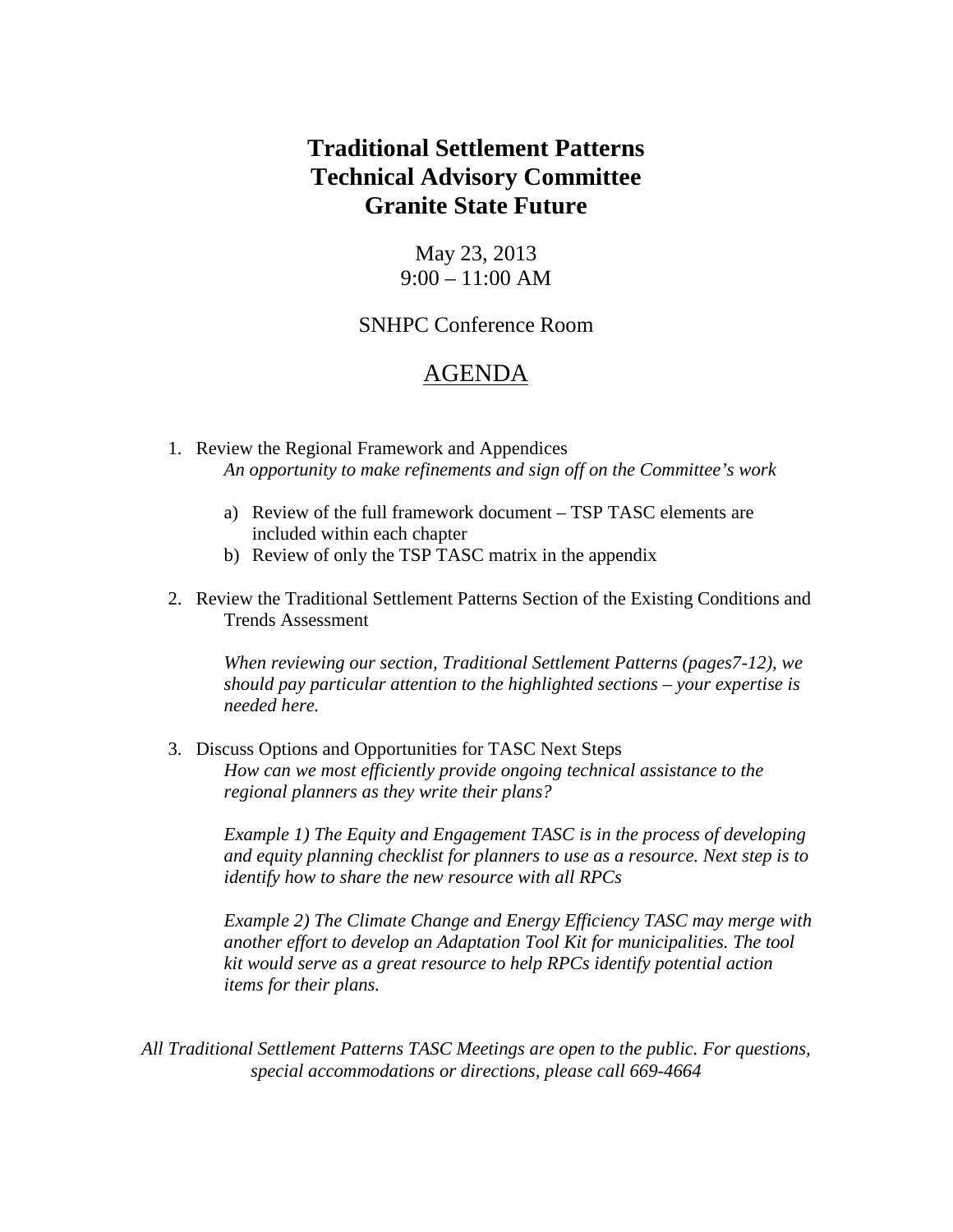**Granite State Future Traditional Settlement Patterns Technical Advisory Subcommittee**

**Southern NH Planning Commission Conference Room May 23, 2013**

#### **Members in Attendance**

Robin Leblanc, PlanNH Lisa Murphy, SWRPC Matt Sullivan, SRPC David Preece, SNHPC Jillian Harris, SNHPC Nadine Peterson, DHR Carolyn Russell, NHDES Susan Slack, OEP

#### **1. 9:20 AM - meeting called to order by Nadine Peterson, Chair.**

#### **2. Regional Planning Framework Review:**

Nadine: The Cultural and Historic Resources Chapter is listed as optional or intended to be integrated throughout the Regional Plans. Is there an opportunity to reach out to the RPC's to encourage a more intense focus on this topic?

David: SNHPC has chosen to have Cultural and Historical Resources stand alone as its own Plan chapter.

Carolyn: New Hampshire Department of Environmental Services is holding workshops for all the RPC's on water resource / natural resource data and reports. Perhaps something similar could be done for Cultural and Historic resources?

David: Advised inquiring via Jen Czysz regarding the claiming of an item on the Program Managers Meeting agendas.

Nadine: With Cultural and Historic Resources topics simply being integrated throughout the document, there is a concern that it will be focused adequately upon.

Carolyn: How will integration work with conflicting topics? For example, historic preservation and energy efficiency can sometimes conflict. Regional Plans should show how both can be done together.

Lisa: This is the ultimate objective of planning – integrating all topics and making them work together in concert.

Carolyn/David: Traditional Settlement Patterns is, by nature, integrated throughout the Plan and will not be a stand-alone chapter.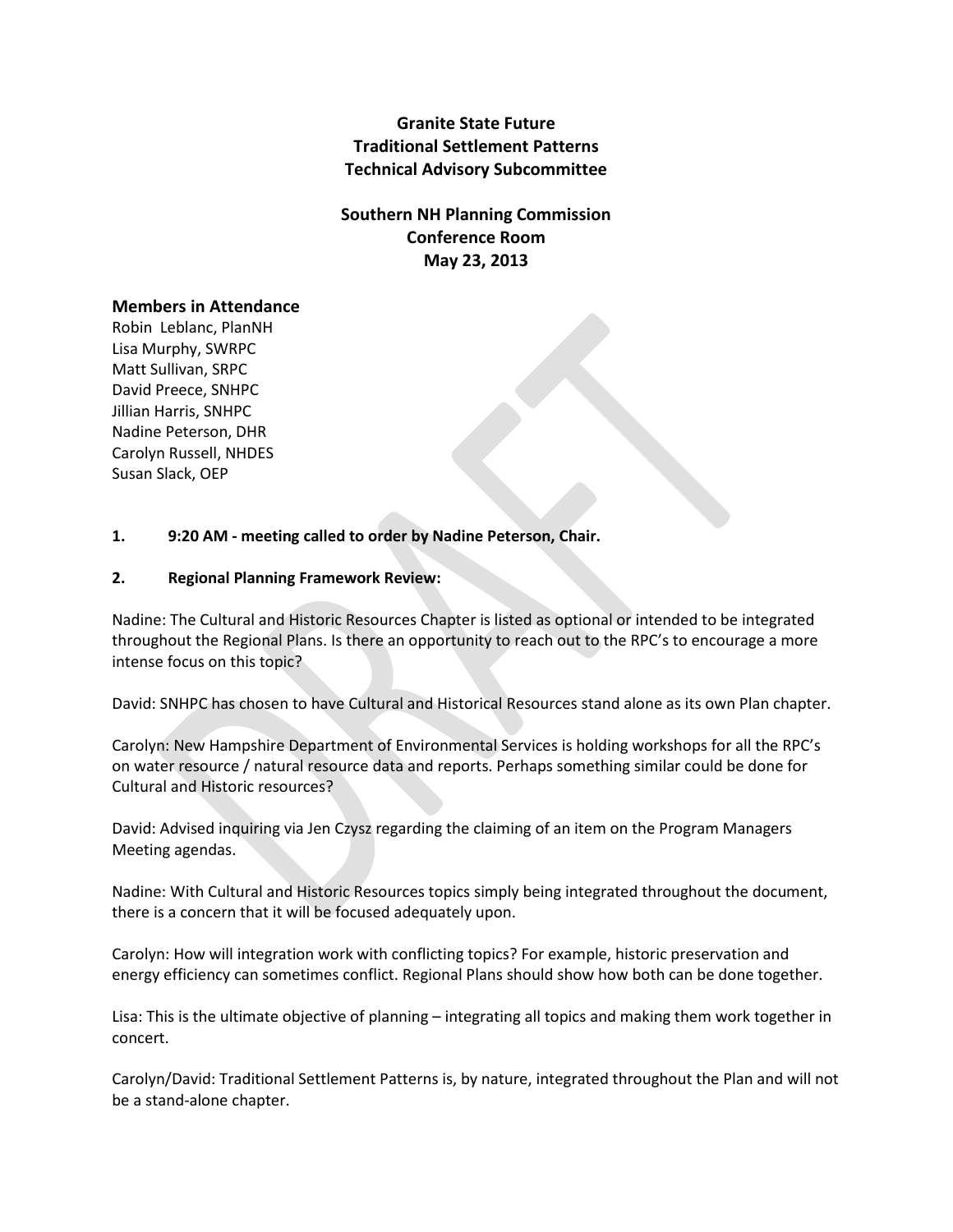Lisa: Traditional Settlement Patterns is the keystone topic, where all the others come together and are integrated.

Nadine: Is that explicit in the Regional Planning Framework? Perhaps this committee should provide written comments in the framework related to how RPC's can do this integration better or in the most effective way.

Jillian: Perhaps this is a next step for the TSP TASC?

Lisa: Identified several typing errors in the framework document.

*The committee began reviewing the appendices of the Regional Framework Document.*

Carolyn: Where is the comprehensive resource list that was compiled before the list was ranked? Can that be provided to the RPC's somehow? It is a good resource and shouldn't be lost.

Jillian: The resource list still exists in draft form, but has not been published. Perhaps we can think about how this could best be provided to the RPC's and in what form.

Nadine: Can changes be made to the TSP TASC matrix. Specifically to the Historic and Cultural resources that were provided on pages 12-13. We need to be sure these resources are considered, and correctly categorized, allowing for them to be used effectively in other chapter areas.

Carolyn: (With reference to Nadine) There is a concern about information and resources getting lost in this process. It might help to sit down and make the case for these resources and the topic of historic and cultural resources with the Program Managers to bring a focus to it.

### **3. Existing Conditions and Trends Review:**

Carolyn: It appears that the statistics on percent of population within a  $\frac{1}{2}$  mile of Community Center Areas (CCAs) is not in the trends document. This and the percent destinations statistics should be included. Increasing acres of developed land per person should also be included.

Matt/Carolyn: We need to compare what is in the core metrics that were developed to what is in the existing conditions and trends report.

Carolyn: Existing conditions and trends should be reported at the state level (or County) and then Regional Plans should break it down even farther.

Matt: In the Implementation section – Percent Floodplain Developed was also included in the core metrics list.

Carolyn: Distribution of affordable housing relative to services and community centers and employment – is this data analyzed anywhere?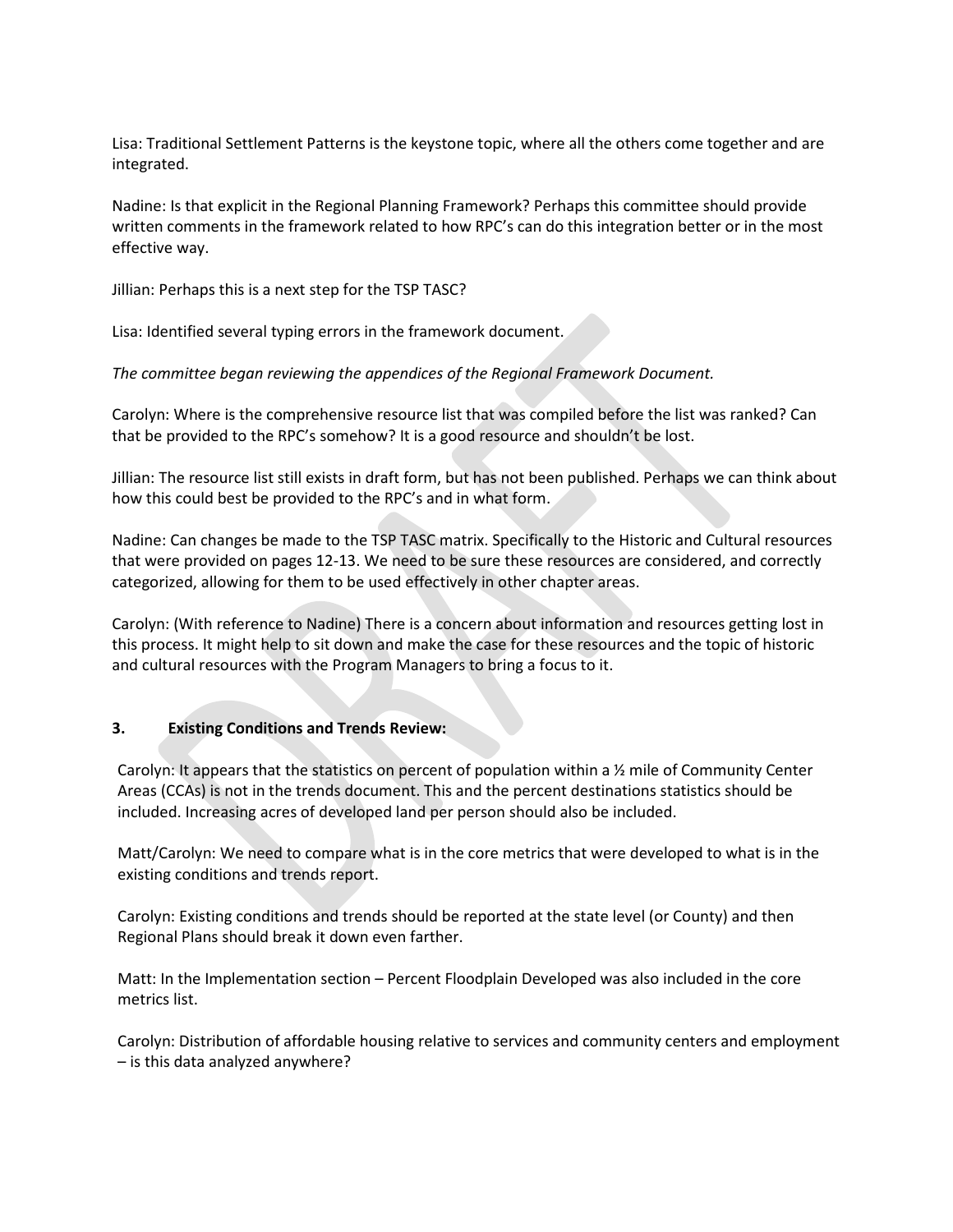*Conversation on relative data and reports ensued and how this could be analyzed. It was noted that there is a lack of rental housing data that makes it hard to analyze this topic.* 

The committee decided this should be included in the "Considerations for the Future" section of the Report.

Add to Report: "How is distribution of affordable housing changing throughout our communities and regions relative to community center areas?"

Carolyn: Could New Hampshire Housing Finance Authority upgrade the rental cost survey work to help refine the data on rental costs and distribution in the State? This might help with the analysis.

Add to Report: "What are the opportunities for developing infrastructure in our community centers to support more balanced housing options and services?"

Add to Report: "What is the current status of bike/pedestrian infrastructure? What is the current status of bike/pedestrian connectivity?" This should be included in the transportation section as well.

In the Environment Section – Runoff statistics should be modified to ensure value of information is realized.

Add to Report: "What are the regulatory and financial barriers and incentives that encourage development and redevelopment within our traditional community centers?

Policy Recommendation: Propose tax incentives to encourage affordable housing within our traditional town centers.

*The committee discussed developing possible next step being the development of a toolkit of implementation tools for compact development and traditional town center development, both regulatory and financial.* 

Robin: Smart Growth America recently released a report titled, "Building Better Budgets," which may be a good resource for providing data on the economic benefits of compact development and smart growth techniques in communities.

Carolyn: "Building Better Budgets" may not be as useful for rural communities because its statistics are based on metropolitan areas.

Add to Report: Data on Drinking water and Wastewater facilities at risk of flooding (Carolyn may have a resource for this data).

David: New FEMA flood maps are out. Flood insurance rates are increasing or not being offered at all in some areas.

*The committee questioned whether this should be addressed within the Traditional Settlement Patterns topic.*